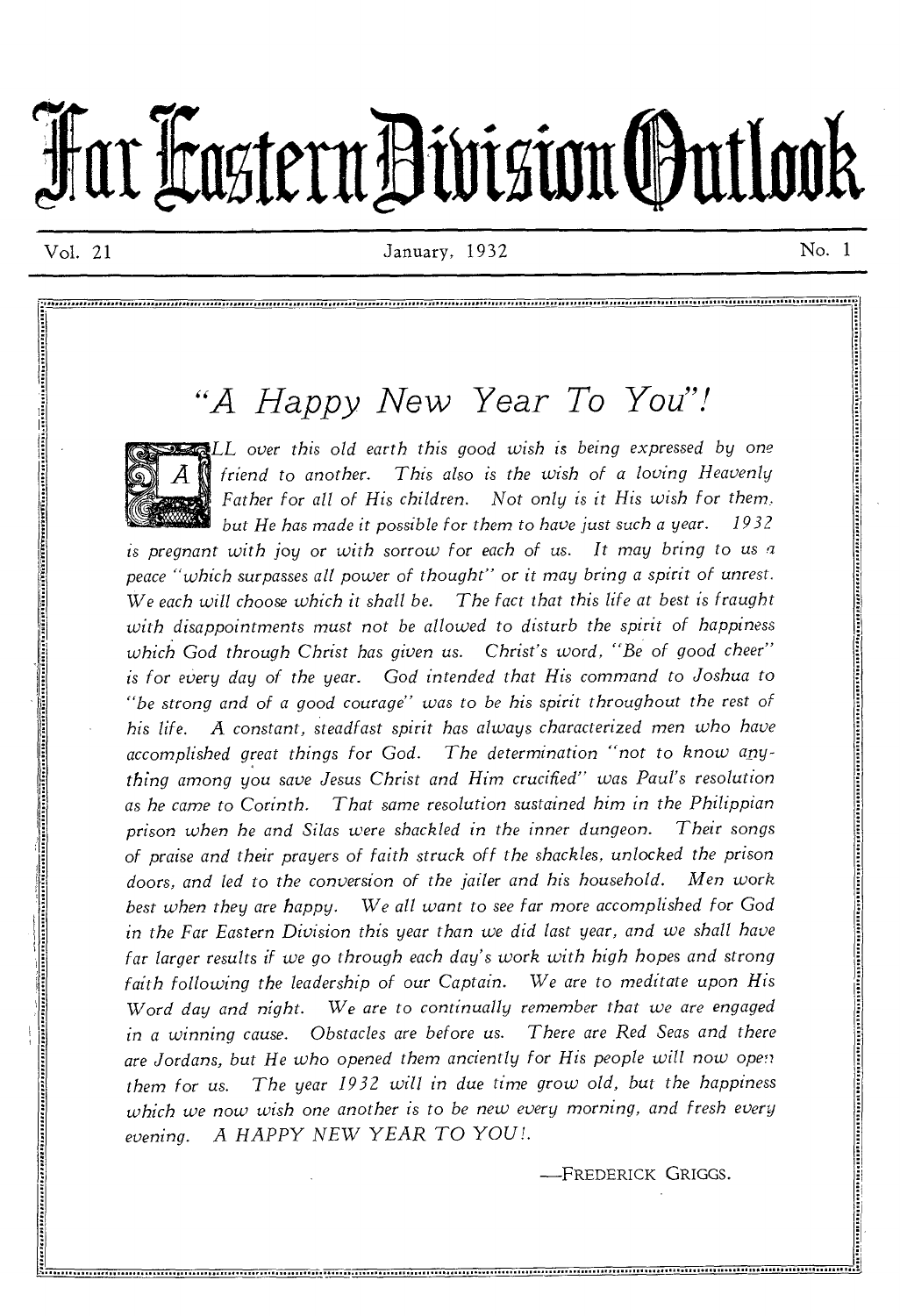The work in our field is going on nicely especially in Nueva Vizcaya. A letter<br>just in from Brother Valdez, who is lead-<br>ing in that district, says that they are preparing fifty for baptism. He also re-ports urgent calls in several places within his district.

Our colporteurs recently found two families in a town in Isabela keeping the Sabbath through reading the "Great Con-troversy." We have definite and urgent calls from the Cagayan Valley, enough *to*  keep ten workers busy. But we have only two colporteurs there at present because of the lack of funds to send more workers. We trust it will not be very long before we will be in position to increase our work-ing force in this field.

AGUiNALDO BAI.INAO.

## **Minister Interested Through Home Sabbath School**

In an isolated country place in the Central Chosen Mission a home Sabbath School has been quietly doing its part to spread the gospel, and as a result a Sabbath School of twenty members has been organized and

three have been baptized. One of the three baptized has had a very interesting experience. For over twenty years he had been an ordained minister in another denomination but has felt that there was something lacking in his experience. While in the performance of his duties, he was led to visit our little home School and became interested in the lessons they were studying. Seeing his interest, the book "Daniel and the Revelation" was loaned to him and this led to his conversion.

This is his story: "I took the book home and after a few cursory glances laid it up but all the while something seemed to tell me that in it I would find the solution to my difficulties in explaining certain texts of Scripture. Finally I took the book down with the fixed purpose of refuting<br>all its arguments. As I read and studied<br>the truth my real condition began to dawn<br>upon me, and as I studied the question of<br>the 'Little Horn,' I was convinced that<br>Saturday was the went to visit the Catholic priest who Ived a short distance from my home.<br>
Hydra short distance from my home.<br>
After a short visit I put his question to<br>
him. 'Do you really believe the Pope can<br>
change the precepts of God?' 'Surely,' he<br>
answered, 'the Pope h possible for me to express my gratitude to God for leading me to the light of His truth."

From the *"Chosen Union Church Compass."* 

### **"Our College"**

The Philippine Union College *is* the scene of many helpful activities in addition

to the regular program of school. A short time ago the students engaged heartily with the teachers in the Big Week Campaign and as a result *went* over the goal set for the College by P59.00, reach-ing the amount of P159 00. In just a few weeks after this campaign it was suggested that we could much better enjoy our chapel<br>where we meet for the worship of God if<br>it were finished this year on the inside<br>and made a desirable place for our religious<br>gatherings. The estimated cost was 7400.00.<br>The teach

The campaign was taken hold of with great enthusiasm. Some sold books and magazines, others sold baked foods, and still others put in extra hours of work. Many put their hands deep into their pockets, making real sacrifices to reach their goals.

It was interesting each day to 'hear the reports and see the hands on the clock-device going to the top. At last the al-lotted time of two weeks expired and the final day of reckoning came. All students and teachers met at the chapel hour with beaming faces, anxious to know the results. While the last amounts were coming from the different bands it was announced that Doctor Hall, Mrs. S'evrens, Mrs. Thurston Sr., and the Misses Irvine and Barnett had ioined in our campaign and given P125.00.<br>The last count showed that the students<br>including the Normal School children had<br>given P166.03, the teachers P158.00, the<br>school P100.00, and the Sanitarium workers P125.00, making a total of P549.03. This brought great rejoicing.

The work is already going forward rapidly in the finishing of our chapel. Surely the young people are God's "helping hand." The College family are now going forward in the Harvest Ingathering Campaign and are determined to attending the work in these pioneer days at P.U.C. in its new location at Balintawak.

MRS. W. *J.* BLAKE.

## **Good Meetings in Mindanao**

Pastor Figuhr and I found a very loyal group of believers in the various places that we visited reently. We have had eight district meetings during our trip in Mindana. The places where meetings were had held are as follow

or six of our brethren walked 120 kilo-meters to the Cagayan meeting. At Brother La Sage's place we found a very interesting school in full swing. There are about sixty who are attending<br>this school. Next year Brother La Sage<br>says there will be around one hundred.<br>Many brethren are coming from remote<br>places to take up homesteads in the vici-<br>nity of this school. He i land. I have never been in any part of Mindanao where I thought there was better land than in that vicinity. Brother La Sage is doing a good work and the Lord is blessing him in his efforts. W. B. RIFEEL.

## **Tithe Paying Experiences**

While attending District Conventions in<br>the West Visayan field, we were privileged<br>to listen to a number of cheering testi-<br>monies of blessings received as the result<br>of faithfulness in the paying of tithe. One

brother, a young man of good education, gave the following experience:<br>
"When the truth found me, I was work-<br>
ing in a sugar central in Negros for P100<br>
a month. I knew that if I should be baptized, I would undoubtedly lose my job. My relatives, who were depending upon me for<br>their support, were determined that I<br>should never be baptized. After baptism,<br>I was discharged from the central. With<br>a very small capital I opened up a little<br>tienda. But our bus Our relatives persecuted us, trying to drive me back to my work at the Central and transgress the law. During this time we were not careful in the paying of an honest

tithe. Our business continued to lose and<br>our children were often sick.<br>"One day, my wife and I sat down and<br>taked it over. We could not go on as we<br>were doing, and then and there we decided<br>to try God out to the full. We at once. In spite of hard times, we al-<br>ways have plenty of customers and our<br>living is easier and better than it was<br>when we were supported by the central."<br>As we listend to this splendid testimony,<br>how we wished that eve

ventist would begin now to try the Lord out to the full as this young man has done. "Prove me now," is the entreating appeal of the Lord to this people. Why not do it, brethren, by beginning right now to "bring all the tithes into the store-<br>house, that there may be meat in mine<br>house,"

W. H. BERGHERM IN "MIZPA."

#### **A Resume**

At the close of 1930 there were 21,461 evangelistic and institutional laborers connected with denominational activities, which are now carried forward in 141 countries of the world, in 417 languages, operating under 499 conference, 206 associated, and 399 institutional organizations, having an aggregate investment of \$53,314,348.60 (Gold).

The membership of the 6,741 churches<br>is 314,253, a net gain during 1930 of 14,698,<br>or 4.91 per cent. The number of Sabbath<br>school members who may be considered<br>communicants, total 382,743, or for every<br>one hundred church 121.71 communicants.

The membership of the entire denomina-tion in 1916 was 141,488, so that the gain up to the close of 1930 was 172,765, or for every one hundred members in 1916 there are now 222.11; that is, the gain in mem-bership during the past fourteen years has been 31,277 more than since this movement

began up to the close of 1916. The membership at the close of 1930 constitutes one Seventh-day Adventist church member for every 6,234 of the population of the world, while in 1912 the proportion was one member for every 18,358 of the world's population.

The number baptized in 1930 and uniting with the church was 28,536, or over 78 every day—nearly two average churches. I

During 1930 the membership in North America contributed total funds for all lines of evangelistic work aggregating \$8,-<br>lines of evangelistic work aggregating \$8,-<br>144,449.50, an average of \$67.56; the membership in all other fields contributed \$3,.<br>868,160.04, an average of \$20.49; making the total contributions for 1930 \$12,112, 609.54, an average for the membership<br>throughout the world of \$38.54, of which<br>tithe was \$19.83; foreign missions \$12.794 all other funds \$5.92.

The number of primary and missiont schools operated by the denomination is 1,917, intermediate and advanced schools 201, a total of 2,178. The total enrolment of denominational schools of all grades and in all countries is 93,181, or one student

for every 3.37 church members. Sales of denominational literature during 1930 in 146 languages aggregated \$4,715,-<br>709.89; since 1863, \$88,472,955.29. One<br>copy of each piece of literature would now<br>cost \$1,814.73.

Denominational representatives are using<br>
417 languages and dialects in their work,<br>
an increase of 23 during 1930, or one new<br>
language has been added every 16 days;<br>
language has been added every 13.80 days.<br>
during the ship in all mission fields operated by the<br>denomination.

During the past 30 years the denomination has sent out 3,618 laborers into evangelistic service in foreign mission fields, an average of one laborer sent out prac-tically every third day. Hence while it may be said that the sun never sets on the work carried on by this denomination in the mission fields throughout the world, the same may also be said of the additional recruits on their way to service in foreign

missions in all the world. The grand total income for all lines of evangelistic work from the beginning of this movement to the close of 1930, was \$179,545,639.31.

H. E. ROGERS.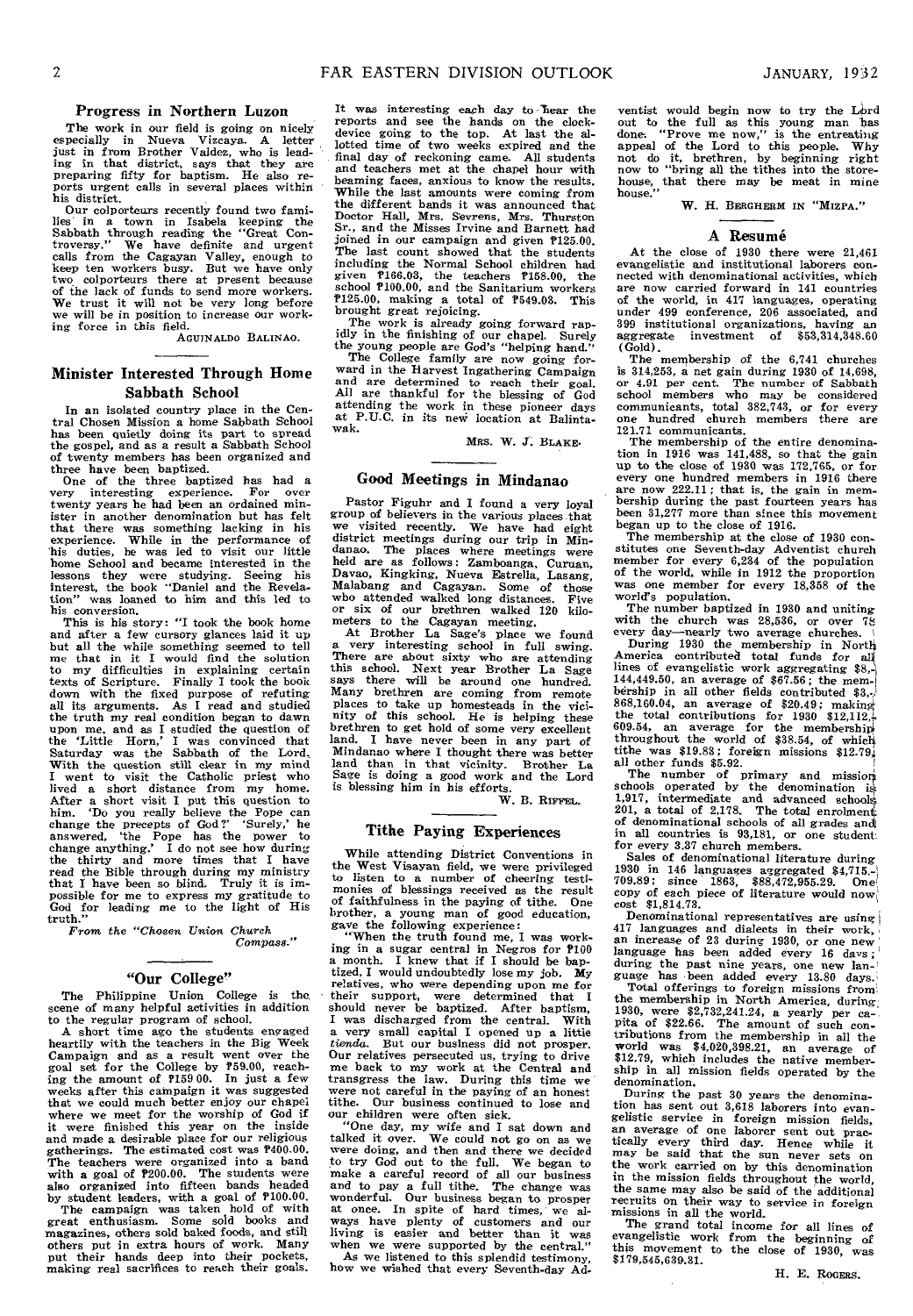

## Work Onward in French Indo-China First Baptism Reported from Among the Twenty-One Million of that Long-Neglected Field

We are glad to report that we had our first baptism in Indo-China last Sunday, September 6. This was a great day for

By R. H. WENTLAND

us and we have reason to believe that it was the same for angels who witnessed the scene. It was a very small baptism to be sure—only one man; but we know it is a start for great things in Cochin-China. The candidate is the man who has been our *teacher* for about fourteen months, and today he is rejoicing in the Blessed Hope of the Message. He is going to start evangelistic work in about a month. It is our plan for him to go into the interior about one hundred miles south of here (Saigon) to Cantho which is about the next best city in Cochin-China. After he has opportunity to do house to house work for several weeks I will join him in our first evangelistic effort for the *Annamese.* We know that God has many rich blessings for us there. The future is very bright and we hope to have two hundred believers by the time cf our next biennial meeting.

Another sister has come to us from France: She was also taken into our church so that we now have a membership of seven. Our tithe and offerings to date in 1931 amount to over \$770. This is exclusive of workers' tithe and the receipts from our Big Week endeavor. We sold 330 copies of books in French, one hundred English, and twenty Chinese. The French books *were* sold in secs of five for five piastres, and the English, ten in a set for seven piastres.

easier. We were reported to the police and wrongly accused about our work.

The police called us in and it was our privilege to explain to them the message and to tell them about our work. One of the police officers wants all the literature we can give him. Practically all our work during the Big Week was done in French, and needless to say, we found it necessary to study *more* of the French language.

More and more we are realizing the necessity of having a French evangelist or colporteur here. If we could have one French worker for Indo-China, he could raise up several French churches in centers such as Saigon, Phnom-Penh, and Hanoi. Several French churches would be a great strength to our work in Indo-China.

## LITERATURE WORK PROMISING

Our literature work has every promise of success. So far we have seven different tracts translated into the Anna*mese, five* of which have already been printed. The other two are ready for the press. We also have "Steps to Christ" translated and awaiting publishing arrangements. Just as soon as we can get hold of a copy of the health book, "Health and Longevity," we will get to work on its translation. We hope before long to *place* these books into the hands of the people by the thousands.

Recently I spent a short time in the interior and found favorable men in three of the principal places to act as distributors of our literature. From these stations our literature will be handed out to those who wish to read it; and

IN TERESTING BIG WEEK

During the Big Week campaign we an interesting time. The daily newspaper gave us 'a calling down and asked whether we were au thorized to sell such literature. We answered the paper, giving a brief and yet detailed history of our work. Our answer was appreciated by both the editor and the public. After that, the books sold much



*First Baptism in French Indo-China--Pastor Wentland Officiating* 

we hope to follow up this work just as soon as possible.

We have another young *man* who claims to have accepted the Truth, and we will have him become our language teacher as soon as our present teacher goes into the interior for evangelistic work. Just as soon as consistent we are hoping to have a number of native evangelists in the field to help us gather in the sheaves here in Cochin-China.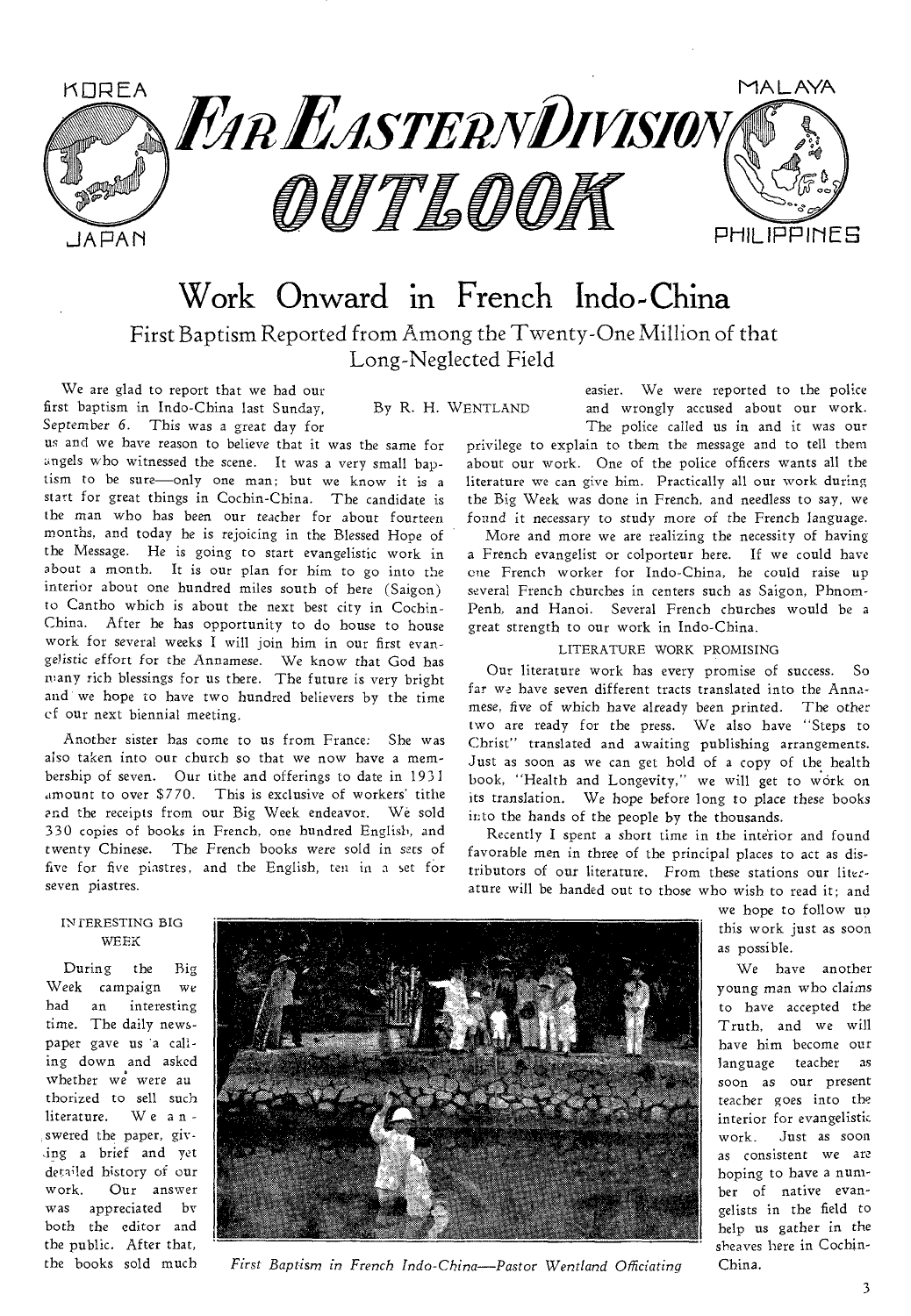## Harvest Ingathering Experiences in the companied us. The president of their Cagayan Valley

## By EUGENE WOESNER

Inasmuch as we do not as yet have work under way or churches of believers in the Cagayan Valley, Philippine Islands, this territory was assigned to the writer for Ingathering work in the 1931 campaign. The Baguio company, consisting of the Division family and a few other members, in response to an appeal from Pastor Bergherm, Home Missionary Secretary of the Philippine Union, willingly assumed a goal of five hundred pesos in order to help put the Northern Luzon Mission (in whose territory we temporarily reside) "Over the top'' on their goal of eighteen hundred pesos.

#### VISIT BELIEVERS EN ROUTE

Accordingly, after helping to launch the campaign in Baguio, the writer in company with Brother Jose Bautista as interpreter, left Rosales, the headquarters of the Northern Luzon Mission, Friday, November 13, on the trip northward. The Sabbath was spent with the church at Solano where we spoke to the brethren three times, morning, afternoon and at night. We have one church organization beyond Solano, namely, the Cordon church; hence we proceeded on to Echague, Nueva Vizcaya, near the southern en-trance of the Cagayan Valley and there began our work.

#### GOING FORWARD BY FAITH

However, to reach Echague it is necessary to pass over 75 kilometers of winding road through a rugged stretch of country and the typhoon of a week before had wrought havoc, destroying many bridges, causing landslides and thus tied up all traffic. Conflicting reports were on the air in Solano. Some said it would be impossible to get through for two weeks. Others reported that by walking eighteen kilometers, we could make connections beyond. This would be simple were it not for our heavy cots and baggage. But we went forward,-only to be dropped off out in the wilderness many miles from nowhere at a point as far along as our truck could go. Fellow passengers started out afoot reaching Echague the following day at noon. While we were contemplating our predicament and endeavoring to secure some carriers, which we found impossible inasmuch as all available man-power was employed to fix up the road, 10' to our great surprise and joy we learned that it was now possible for small cars to get through, as a narrow passage way had just been dug through the largest slide. A few more minutes and along came a ''small car" which we found had room for just two passengers, with a driver at the wheel more than willing to take us. Along the way temporary bridges and

#### detours had been improvised; hence we reached our objective safely and promptly and had nearly a hundred pesos in hand before our fellow travellers arrived, with whom we started out the morning before.

#### DEPRESSION AFFECTS VALLEY

In common with most other parts of the world, the Cagayan Valley feels the effects of the financial depression as will be readily understood when we state that leaf tobacco, the leading crop, at present brings less than one, sixth of the former price of a year or two ago. We could hardly expect therefore, nor did we receive any large flattering donations such as were secured in former times. The donations ranged from ten centavos to ten pesos,—nothing larger. As *a* result a very thorough work was done. As Brother Bautista can testify, we worked day after day from early morn until late at night taking advantage of every opportunity to approach both men and women from all walks of life,—merchants and business men of all kinds, provincial and municipal officials, lawyers, high school principals and class-room teachers, constabulary officers, etc., and received donations alike from Filipinos, Chinese, Japanese, Spaniards, Germans, Indians and Americans.

### CALLED ON GOVERNOR

At Tuguegarao, capital of Cagayan province, we called to see the Governor, but unfortunately he had not yet gotten through from Manila. However, the acting Governor received us cordially, and after giving his donation, showed us around and put us in touch with other officials of the province. The treasurer, auditor, district engineer, sheriff and others also contributed willingly. The signatures of these high officials were a great help to us as many were influenced to follow their good example.

In connection with calling on the Chinese community in Ilagan, Isabela, we had *a* most interesting experience. One of the leading merchants who speaks English well, aclocal association also personally helped to get us started by calling on several of the larger stores, and when he withdrew appointed another to take his place. With the help of these two escorts we went rapidly from shop to shop gathering up in less than three hours the donations from the forty scattered stores. During this time our voices had a rest as our Chinese escorts did most of the talking for us.

Everywhere we went we were received kindly by all classes of people, and were impressed again and again by the interest shown in our work With an amazingly few actual turndowns, it was a marvel to see those approached hand out their donations with a smile and apologize for not being able to give more because of the hard times.

Our most earnest daily prayer dur-<br>ing our cojourn in the Valley was for the speedy entrance of the Message, and the gathering in of the honest in heart from among the inhabitants of the Cagayan Valley to share<br>with us the "blessed hope."

Through the mercy and blessing of God we had many rich experiences day by day until Aparri, the northern port had been reached and worked. Our Ingathering receipts aggregated over seven hundred pesos, an average of one hundred per day while soliciting. Our list of donors includes 345 names, the average contribution thus being approximately two pesos. Long before we reached the northern shores our supplies were running low and we had to improvise solicitor's cards, etc., all of which seemed to work about as well as the regulation forms. We regret that we were unable to leave a copy of the Ingathering paper with many of the contributors after our supply became exhausted. Some of these will be reached by mail.

Added to the results of the earlier campaign in Baguio, a total of approximately twelve hundred pesos has been passed on to the Northern Luzon Mission office from the little group composing the Baguio company. May the good Lord to whom all glory is due abundantly bless each and every one of the givers and also the funds to the good of His work.

# Summer School in Korea.

## By W. P. BRADLEY

The second summer school in the history of our work in Korea was held in Socnan during part of July and August. The enrollment was 45, practically all the teachers being in attend-<br>ance: The six weeks devoted to this The six weeks devoted to this institute will doubtless mean another forward step in the progress of our school work in Korea, which, at the close of 1930, had the largest enrollment of any union in the Division.

Prof. H. M. Lee who had just returned from his furlough led out strongly in the institute. C. R. Son and  $\overline{Y}$ . S. Pak were present and gave' assistance, and several of the faculty. of the Soonan Training School contributed to its success. Classes were conducted in Principles of Christian: Education, School Management, Methods, Physical Culture, and Junior Mis• sionary Volunteer work. There were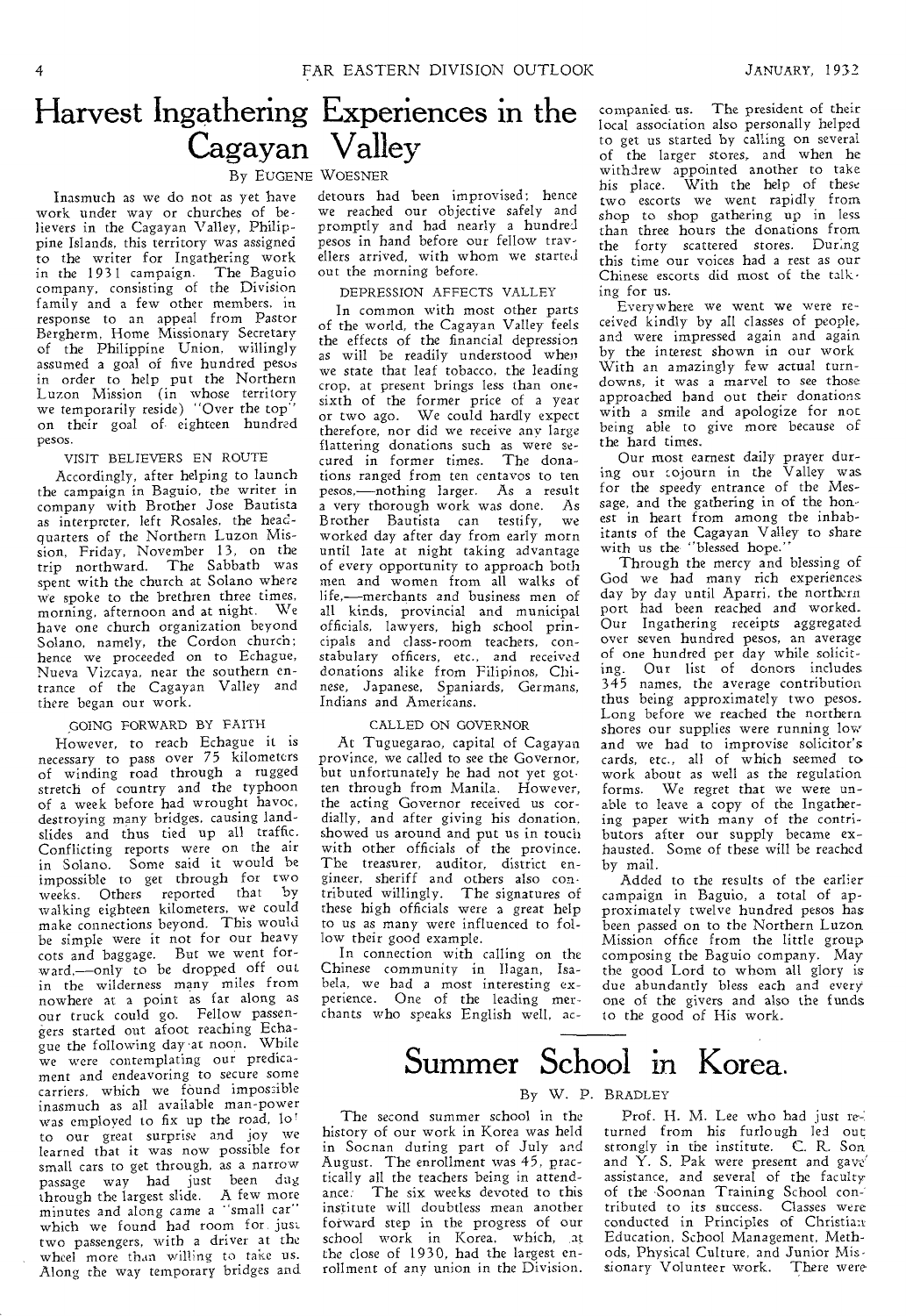special studies on our important doctrinal positions, the Spirit of Prophecy, and the validity of the Scriptures compared with modern science. **time was** given to a round **table discussion of a** number of **topics relating** to the teaching work.

Elder Oberg and Brother **Watts**  were present during a portion of **the**  last week of the summer school and **gave** some valuable assistance. The **teachers** all returned to **their places of**  labor with an earnest desire **to quickly**  finish the work of **the advent message.** Throughout the **institute special**  emphasis was placed on the **evan-gelistic** and soul-winning side of **the**  Christian teacher's work.

At the **close** of the institute **each teacher received** a summer school **certificate. Several** Three-Year **and a number of** Two-Year **Teacher's** Ele**mentary** certificates **were given out.**  All who remained through the session, including the instructors, finished **the** requirements of the Junior Missionary Volunteer "Friend" class and **received** insignia. These **things all witnessed** to **the** fact that **little time was wasted during those busy six weeks.** 

The standards for school **work are**  on the upward trend **everywhere.**  This is especially true in **Korea. The**  old methods of classical characterteaching are rapidly giving way **to modern** and more **efficient** technique. We need better **trained** teachers, better equipped schools and a real strong interest in Christian Education.

## The Spirit of Evangelism In Our Schools

## By W. P. BRADLEY

The reports of the various **evangelistic** efforts during the **past season have** surely brought cheer to **our workers** and people throughout the **Division.** They have brought us all **to realize** again that this is our **most important** work and that **God will bless it** with success when **we earnestly undertake** it. This spirit **of evangelism has not** escaped our schools.

At Singapore the student body under the **leadership** of the faculty **has**  been **very active** in missionary **work at the leper colony** outside **the city. Much literature work** has been **carried on also. In Korea the men and women in training for ministerial** and **Bible work have** carried on three small efforts and assisted in the effort recently conducted by Professor **Griggs.**  In Japan **there is** no lack of **interest**  in missionary work through the **community surrounding** the boys' **school. The principal** of **the** school **has** spent **some time in** evangelistic **work during the** last summer. In the Philippines **schools** a hearty response **has been given to** appeals for help in **our great** campaigns. Both in the **Big Week** and **Harvest Ingathering efforts, which** are **surely evangelistic in their** 

results, **the young** people **have been free and even eager to** give **their time to make the work a success.** 

**As we see all these indications of a spirit of soul-saving in our training schools we are encouraged to think that our schools are, at least in part, reaching the objectives set for them. These young people will make good** 

workers in their home churches **and**  in full-time service in the **organization.** This is **the greatest sign of**  success that **our schools can exhibit. Let us encourage the youth to get this kind of training and our teachers to give this kind of** training.

**"It is good for a man that he bear the yoke in** his **youth..'** 

## The First Field Missionary Secretaries' Convention in Japan

#### By J. H. MCEACHERN

Although our **work has been established in Japan since 1896 and is now organized into six local missions there were no local field missionary secretaries to foster the literature ministry until the early part of**  1931. **During these thirty-five years**  the Union **Field Missionary Secretary,**  lone-handed, **carried the responsibility**  of **promoting the book work** in **that**  vast empire **of sixty million** population.

In the light of this limited leadership it is truly marvelous the volume of literature that has gone into the field in recent years from the presses of the Japan Publishing House. In the days of financial prosperity the people eagerly bought books. It required but little skill to get men to part with their money. But now in times of depression the colporteur must know how to present the book or magazine in such an attractive way as to persuade the people to buy. Hence it is evident the Lord guided the General Conference in establishing

**the policy years ago that every conference and mission should include in its staff of workers** a Field **Missionary Secretary to select and supervise an army of colporteur evangelists.** 

**The Japan** Union **Mission, at its**  biennial **session** last January, **took**  steps to **remedy** the situation **by recommending to** the local **fields that they appoint** leaders to **supervise the colporteur work.** The **funds, however, permitted** them to **devote only one week** a month to **their work** as Field Missionary **Secretaries.** 

This irregular program **worked a**  hardship on the men and was **unsatisfactory** in the promotion of the work. Those appointed, however, have **tried**  to do their best. They had had **no**  training in leadership and when they were called in to a convention **to**  study how to build up the colporteur work in their local missions they **applied** themselves most earnestly to learn the principles of how to be successful Field Missionary **Secretaries.** 



DELEGATES AT JAPAN UNION FIELD SECRETARIES CONVENTION HELD AT NARAHA, NOVEMBER 6-10.

**From** *left to right:* Brother Maeda, Kansai Mission; Brother **Usuda, Kyushu Mission; J. H.** McEachern, Far Eastern Division; **Brother Kato, Kanto Mission; E.** J. Kraft, Japan Union; Brother Isrikawa, **Hokkaido**  Mission; **Professor** Ogura, Japan Union.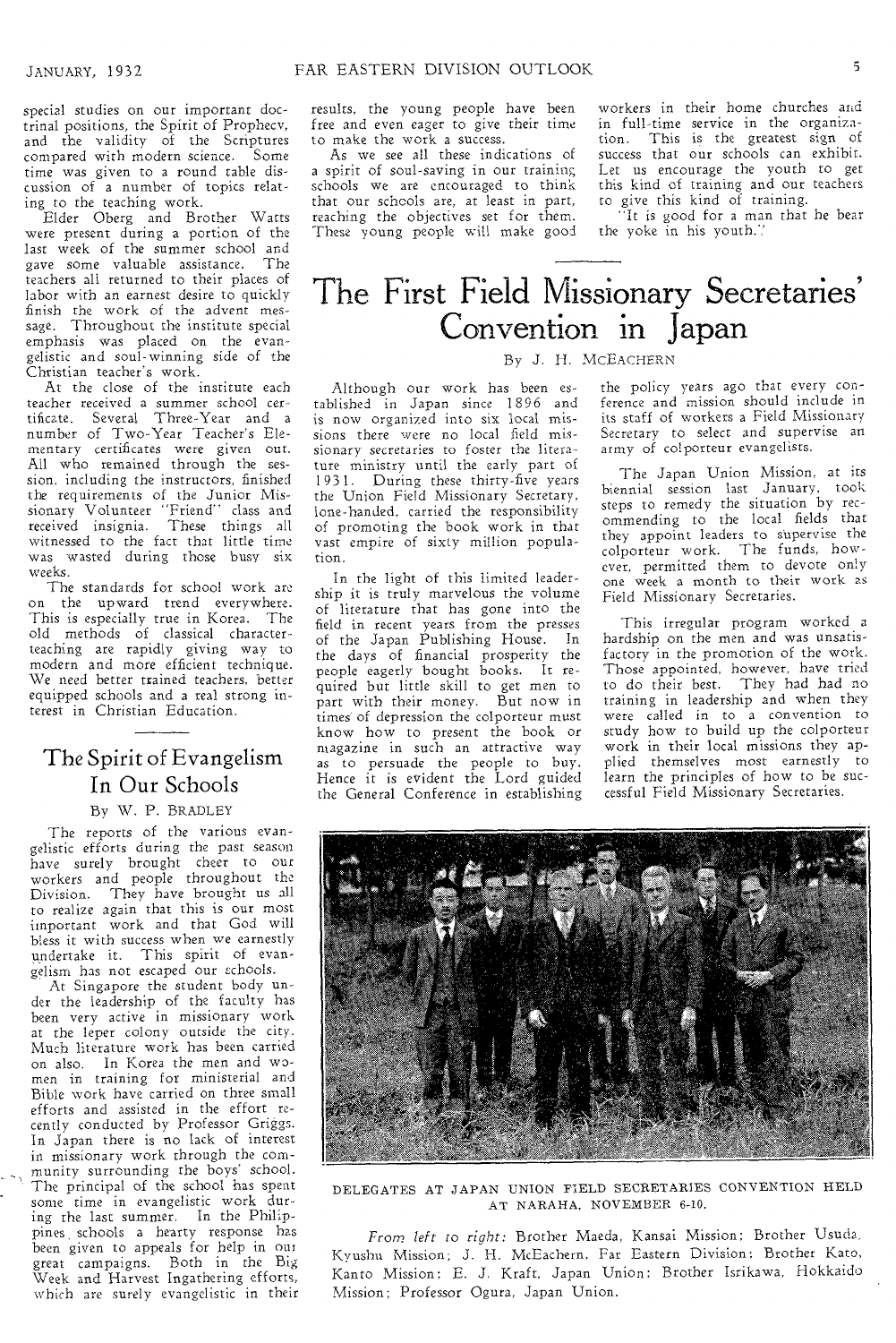## A Short But Successful Convention in Korea

By J. H. MCEACHERN

The importance of a convention cannot be measured by its length nor by the number of delegates attending. It is the quality and intensity of the instruction and the ability of the participants to assimilate its benefits that determines the value of such a meeting. This was the character of the Field Missionary Secretaries' Convention held in Seoul, Korea, October 11 to 14.

The publishing work has prospered during the past year in the Chosen Union. However, there were indica-tions of a slight slipping back on the part of the colporteurs. This alarmed the union secretary. Brother R. W. Pearson is the kind of leader who believes that the Third Angel's Message and particularly the publish-ing work, should never take a backward step. So he called the local leaders in to headquarters for a few day's council to study conditions and to devise ways and means to surmount the obstacles and so close the year 1931 with an advance over past records.

The Chosen Union is fortunate in that its administrators believe in maintaining strong colporteur leadership in each of the local missions. This has been the policy from the very begin-ning of the work in Korea and it is one of the secrets of the rapid growth of membership in this field. One old veteran executive in America has aptly said: "When the book work prospers in any field, every other department<br>prospers with it." No permanent<br>prosperity attends the book work<br>where the local fields are not supplied with strong, efficient, colporteur leadership. Where there are leaders to take the lead, the people offer themselves willingly and there is growth and advancement all along the line.

## The Secret of Success

Success is not a mere matter of luck. The man who succeeds is the man who has prepared himself for the opportunities which present them-<br>selves. "It is a lamentable fact that "It is a lamentable fact that the advancement of the cause is hindered by the dearth of educated laborers, who have fitted themselves for positions of trust." 'I he real secret of success lies therefore in being prepared to accept the responsibilities that are placed upon us. The "Home Study Institute" is designed to serve those who are desirous of Improving every opportunity to become more efficient in their line of work, and of cultivating and strengthening their intellectual powers.

W. A. SCHARFFENBERG.

## "Ready for Service"

<u>maananan maraan manaan maanaan maanaan maanaan aan maanaan maanaan ma</u>

To serve on land and plow the fields Or sail before the breeze; To sow the seed, or cast the net, Whichever He may please.

We gladly go with thee, Dear Faith, O'er valley, hill, and plain, And sow the seeds of love in hearts To reap the golden grain.

Sometimes we'll pause in mansions grand Sometimes in nipa huts; Sometimes we'll walk on life's highways Sometimes in deepest ruts.

But at the rising of the sun, In noontide's sultry air, As evening shadows gather round, We'll pause in humble prayer.

With thee, Sweet Hope, we'll labor on Content whate'er our lot; For seeds will grow and flowers bloom Within our garden plot.

In Moroland, on Benguet hills We'll light the sacred flame And bid the darkness flee apace And loose the captive's chain.

We'll fling afar our banner bright O'er all these treasured isles, And rout the hosts implanted there In error's deep defiles.

Ensconced in helmet, buckler, shield, With trusty sword in hand We'll brave all perils, fear no foe,— A faithful warrior band.

Oh Lord of hosts! Oh God of light! Oh Reaper of life's field?

To Thee our hands, our minds we give, To Thee our hearts we yield.

F. L. CHANEY.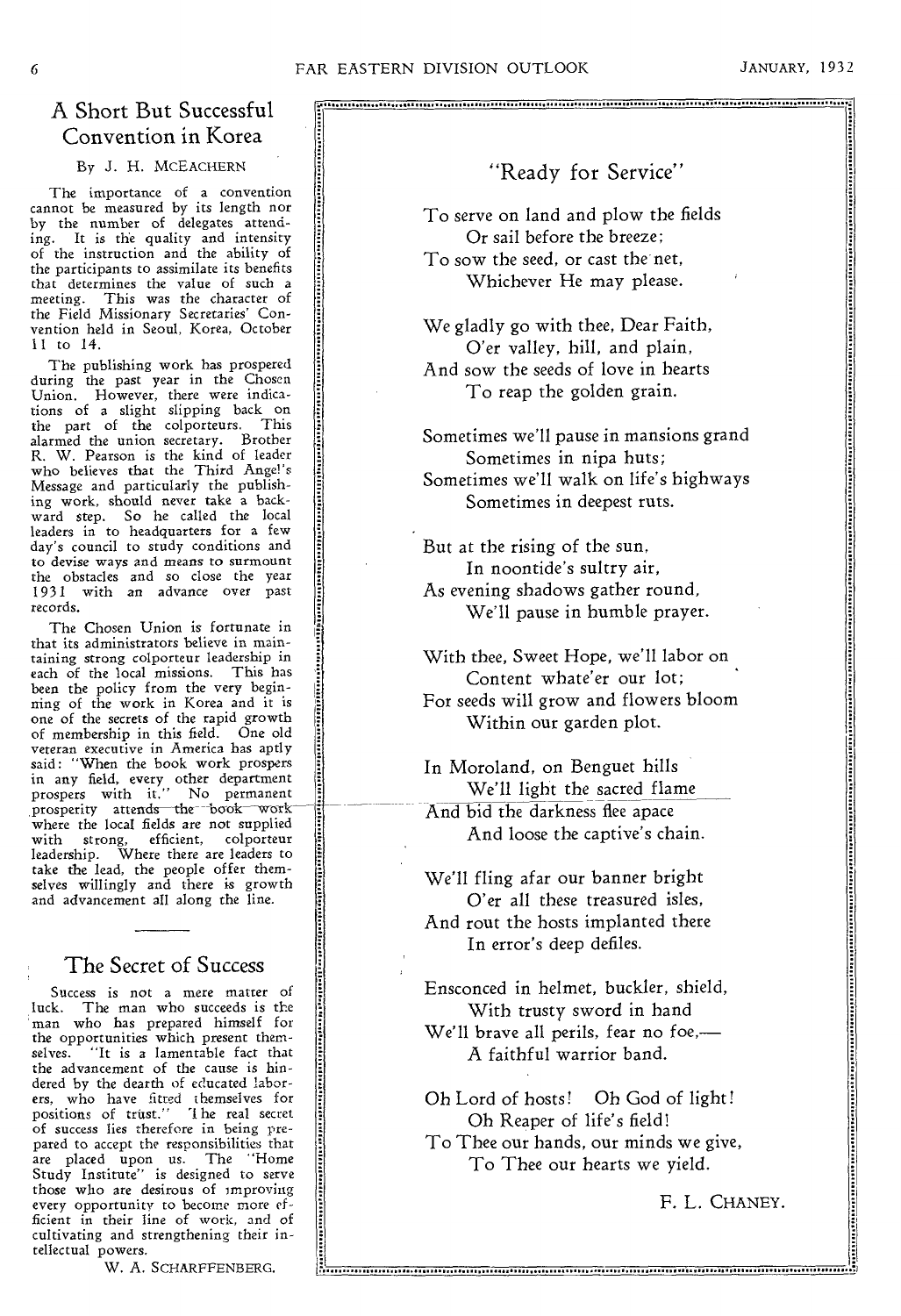# Departmental Page Departmental Page

# Publishing and Home Missionary Departments

Pastor W. H. Bergherm, Secretary of the Laymen's Movement in the Philippine Union, reports under date of December 4 that his union has not only reached its Harvest Ingathering Goal, but that they have gone nearly one thousand pesos beyond the mark. Then he adds, "Next year *there* is no reason why we should not do twice as much, if the proper preparation can be made."

Pastor A. J. Werner of Malaya, writing under date of November 5, said: "While catching up my work at the Singapore office, Brother Detamore<br>and I went Harvest Ingathering. In and I went Harvest Ingathering. In<br>ten hours we secured \$153.00. We ten hours we secured  $\overline{\$153.00}$ . received one \$15.00 donation. All the rest was in small amounts. Siam has *reached* its goal *and* will raise again as much. Singapore has about \$525.00. I am not sure what the Malay States has done."

Again on November 24, Brother Werner wrote: "As nearly as we can estimate we now have \$1,900.00, and of course the end is not yet."

Pastor Watts of the Chosen Union wrote under date of November 23 that on account of the financial depression which is greatly accentuated *in* Korea by the political situation, the Harvest Ingathering is meeting with unusual difficulties. However, the South Mission had already reported having raised Yen 1,400.00, and the other missions had about Yen 400.00 each. It requires more effort in times of depression to reach the goal, but *perseverance* brings results.

The last word from Pastor Armstrong of Japan was to the effect that he was in the field right by the side of the local mission directors pushing the Harvest Ingathering. We have no financial report from the Japan Union, so we do not know its standing in the campaign.

From Brother E. J. Kraft's letter of November 25 we learn that Japan is planning to hold a series of colpor-teur institutes in its local missions. The prospects *are* bright for a large number of recruits to engage in the literature ministry in Japan during 1932.

The latest report from the Philippine Union indicates a remarkable increase in the literature sales by colporteurs over the corresponding month of the previous year. This is due to the blessing of God upon the strong recruiting campaign carried forward by Pastor Wiedemann and his local colporteur leaders. The campaign was followed by a ten-day institute in each field for the training of these new recruits. Three things are necessary to *successfully* meet the changed financial conditions prevailing everywhere today:—More prayer, more colporteurs, and more careful training in the art of Christian salesmanship.

A colporteur in Japan has a class of ten preparing for baptism. Let us pray the Lord of the harvest to send forth, among the perishing millions in all our missions, hundreds of these self-supporting workers to engage in this literature ministry.

J. H. MCEACHERN.

## Enlarge the Sabbath Schools

Let us all heartily join this coming year in a concerted effort to increase the membership of our Sabbath schools. Chosen has a Sabbath school membership of 6,648 while her church membership is only 2,343. What Chosen has done others can do, I *am* sure, if they put forth the same amount of effort. Let us plan for a big Rally Day in each church. Let us give our friends and acquaintances a cordial invitation to attend our Sabbath schools. When they come let our Sabbath school be made so interesting that they will want to come often. Many times through invitations like these, people become regular attendants at our Sabbath schools and later develop into earnest church members.

So let us all work for the growth of our Sabbath schools and thus for the extension of God's Kingdom in the *earth.* 

Let the Sabbath schools "lengthen their cords, and strengthen their stakes."

BLANCHE E. GRIGGS.

## Medical Department

Every new day that comes along brings me greater joy as I see the medical plans of God unfold in our work in the Philippines. On all sides I hear words of interest in diet and health.

Miss Irvine went to one of our schools the other day and with the help of our nurses in training made a medical inspection. There were forty students. Thirty-five were defective, and just about one hundred per cent of the defects could be easily

remedied by care of teeth and infected noses and throats. Only three of the forty showed serious lack of cleanliness. If parents are willing to keep their children clean, they are willing, to help get them well.

A lumberman asked us for a trained nurse to come and operate a treatment room for his six hundred employees. He promised to furnish everything.

Are you using H.T.H., a teaspoonful or two in a dishpanful of water to cleanse and disinfect your vegetables and fruit? It is a good idea. Better than permanganate.

H. A. HALL, M.D.



## Counterfeits—Jeremiah 6:30

One day in Hongkong, I was making a purchase with some silver dollars which I had secured from a money changer. As I handed these dollars to the clerk he let each one drop to the counter with a loud clatter and listened attentively to hear the sound made. He then looked closely at all of them to see whether the design was genuine or whether a part of the coin had been chopped away. It is *<sup>a</sup>*common sight to see the ricksha coolies when they have been paid stoop down and test the ring of each coin on the sidewalk or pavement. One time, to my great dismay, I found one of these suspicious-looking coins in my possession and later found it to be worthless. No one likes a counterfeit *coin; we* all prefer the genuine. Jeremiah described our feelings about spurious money when he called it "reprobate silver."

Sometimes we meet people that remind us of the counterfeit money. They cannot be accepted at face value; they are not just what they seem to be; they contain base metal; they do not ring true. Christ met some Jews like that and called them whited sepulchers and hypocrites. Ananias was like that, and so were Simon the sorcerer, and Achan. Then there are some in whom the amount of base metal is not so great but they are counterfeit all the same.

As boys and girls we must always try to ring true. We must be straightforward and honest in all we do. We must avoid the counterfeit smile, the two-faced actions, the insincere flattery. Paul said he was the chief of sinners but the Lord had *saved* him.

Confession is a good cure for a\_ counterfeit Christian experience. Bible study and prayer will help us to a deeper experience. Let us endeavor to put the best metal into our lives which will remain bright and not tarnish.

> W. P. BRADLEY; *Division Missionary Volunteer Secretary.*